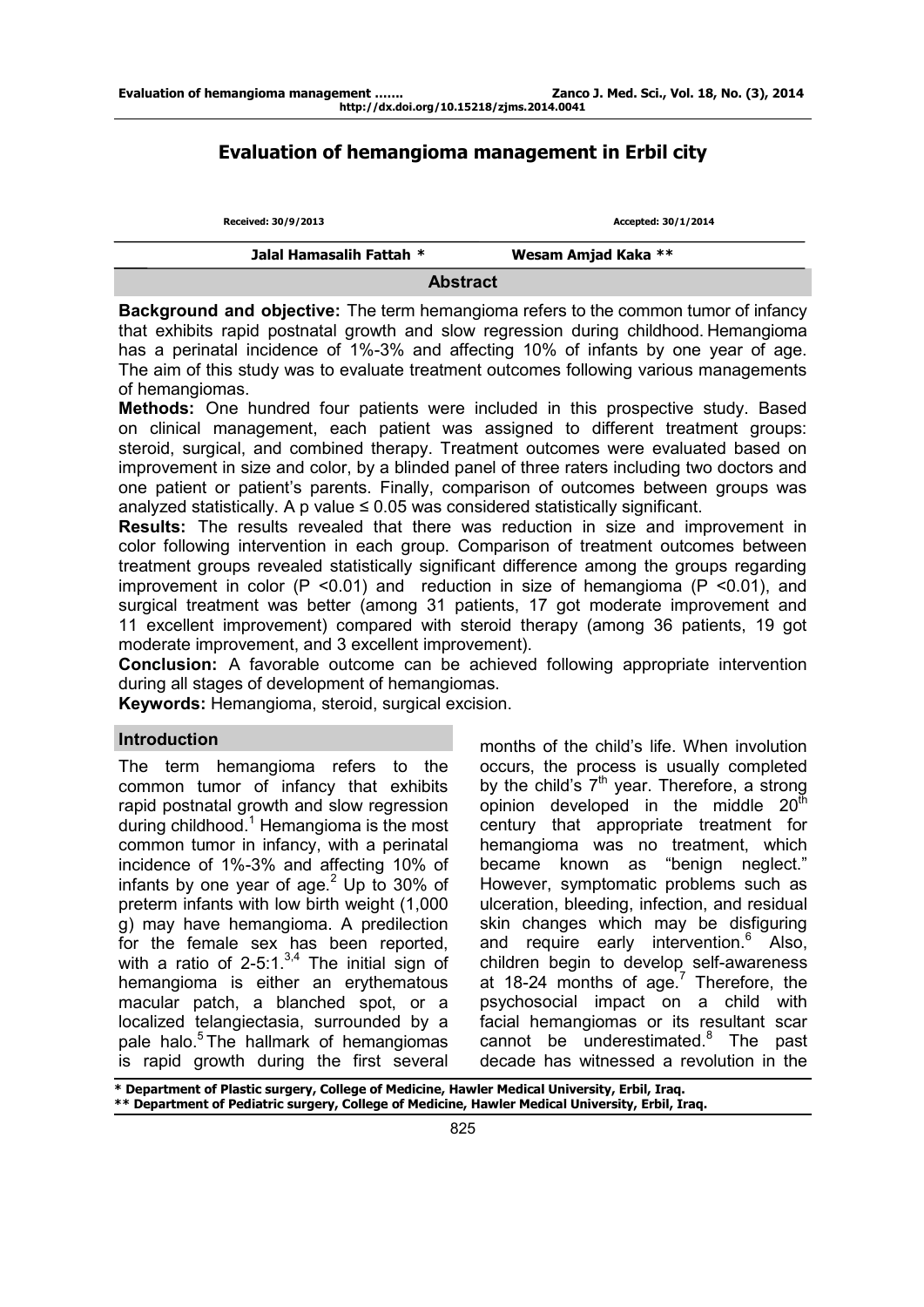**http://dx.doi.org/10.15218/zjms.2014.0041**

understanding and treatment of these vascular lesions. Previous complacency in treatment is changing to a more proactive approach to circumvent immanent esthetic sequelae.<sup>9</sup> Anatomic location, lesion size, and patient age are three important drivers in the decision of whether to intervene. A nickel-size lesion on the tip of a newborn nose poses a different problem from the same lesion located at the base of the occiput; a 3-cm hemangioma in a perineal fold is more likely to ulcerate and become infected than an identical subclavicular lesion. Similarly, the size or footprint of the hemangioma impacts the decision of whether to intervene. Many parents will tolerate a 3-mm bright red spot on their child's forehead, but few will accept a 3-cm lesion in the same location. Patient age is another factor that affects the decision of whether to intervene. It may be reasonable to observe a 3-month-old child with a hemangioma, whereas the same lesion might best be resected in a 13-month-old child to achieve the best aesthetic outcome.<sup>10</sup> A number of treatment modalities are available for the management of hemangiomas. These include observation, corticosteroids (systemic, intralesional), sclerotherapy, interferon \_2α, laser therapy, vincristine, Beta-blockers,and surgical treatment.<sup>11</sup> The aim of this study was to identify those lesions that are most likely to require treatment and how to select the treatment modality that is best suited for a particular individual with emphasis on the timing of intervention, particularly focusing on outcomes following various managements (steroid or surgical treatment), to enable plastic and maxillofacial surgeon to develop an approach in the management of these esthetically, functionally, and psychosocially compromising congenital vascular tumor.

## **Methods**

## **Design and sample collection:**

This is a prospective study conducted in Erbil City, Kurdistan Region, Iraq in the Department of Plastic and Reconstruction

Surgery in Rezgary Teaching Hospital and Rapareen Pediatric Hospital from March 2009 to April 2013. A total sample of 104 patients with hemangioma managed in the above mentioned hospitals were included in this study. The following information was recorded from each patient: age, sex, onset of hemangioma, anatomic location, size, complications presented during initial consultation, type of treatment, and time period of treatment. Treatment plan was based on the age of patient; phase, type, size, location of hemangiomas; and the patient's complaints. The protocol for management of hemangiomas was based on the algorithm suggested by Willliams et al<sup>9</sup> of observation, steroid, surgical excision or combined therapy. Observation selected for silent small, localized hemangioma that do not involve aesthetically or functionally important areas. Infants were followed closely, on a monthly basis. Steroids were recommended for children up to the age of 18-20 months, i.e., during the proliferative phase of hemangiomas. Intralesional injection of triamcinolone acetonide (3 to 5 mg/ kg per procedure) was advised for focal hemangiomas and those causing obstruction of orifices such as periorbital hemangiomas. The injection should be with low injection pressure and no digital pressure after the procedure. The injections were repeated at monthly intervals to evaluate the response. Usually three to five injections were needed and were terminated when no further response in treatment was noticed. Oral corticosteroids in the form of prednisolone were recommended for rapidly proliferating large hemangiomas at an initial dose of 4 mg/kg body weight. The hemangiomas were reevaluated for steroid response after a week. If change in size of hemangioma was evident at that time, the treatment was maintained at the initial dose for three more weeks and then tapered over a period of 4-8 weeks. The patients were then followed at monthly intervals to evaluate the response and discontinued by 10 to 11 months. Surgical excision was recommended mainly for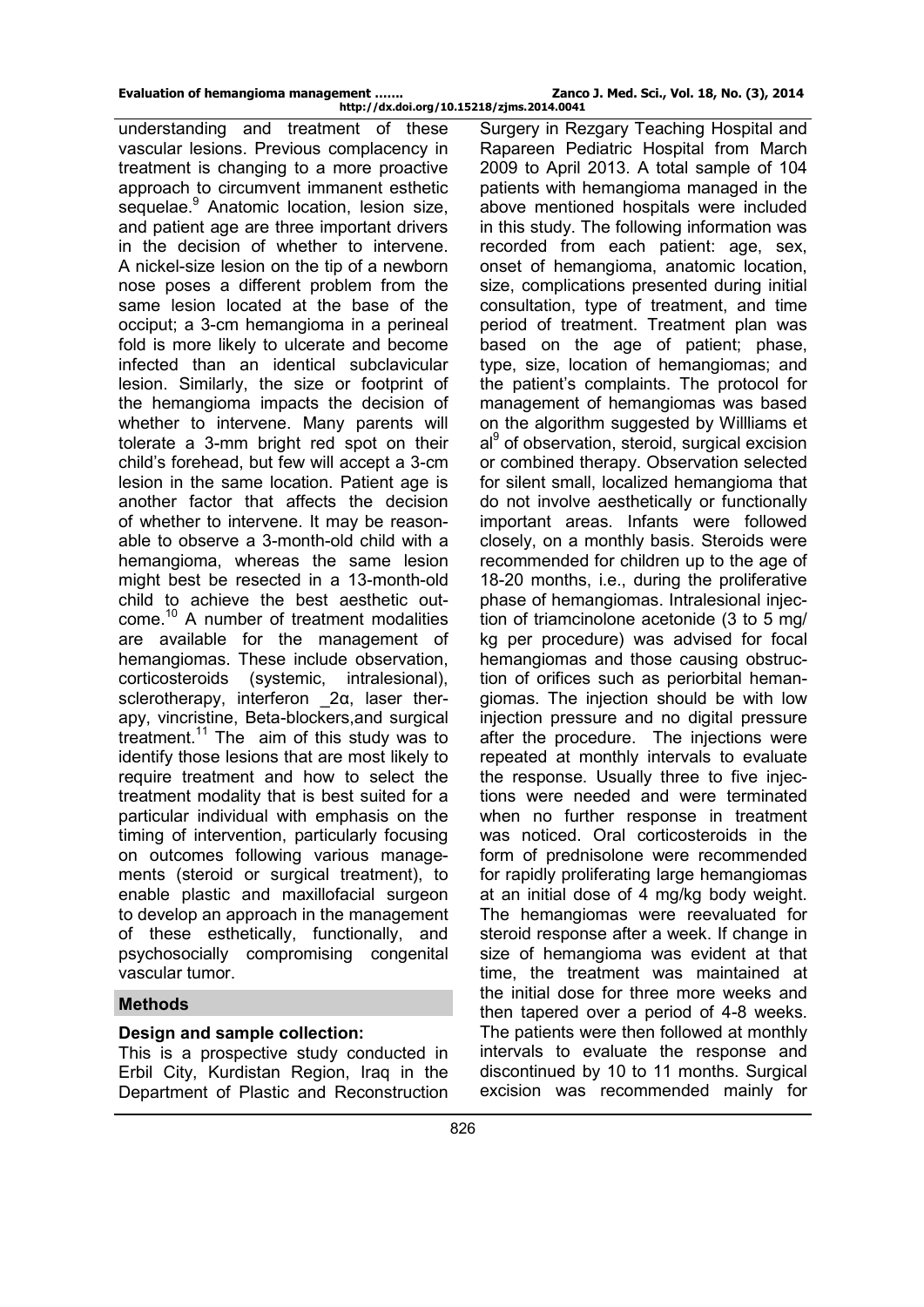involuted hemangiomas, and sometimes for proliferative hemangiomas. In proliferative phase, excision was advised for steroid nonresponders, periorbital hemangiomas, and ulcerated hemangiomas.

**Ethical considerations:** The study protocol was approved by the Research Ethics Committee of the College of Medicine of Hawler Medical University. Informed consent was obtained from parents.

|  | <b>Table 1: Distribution of hemangioma.</b> |  |  |
|--|---------------------------------------------|--|--|
|--|---------------------------------------------|--|--|

| Site of hemangioma | <b>No</b> | %    |
|--------------------|-----------|------|
| Scalp              | 7         | 6.7  |
| Forehead           | 13        | 12.5 |
| Eyelid             | 5         | 4.8  |
| Cheek              | 14        | 13.5 |
| Nose               | 10        | 9.6  |
| Post auricular     | 5         | 4.8  |
| Lip                | 22        | 21.2 |
| Upper limb         | 4         | 3.8  |
| Trunk              | 11        | 10.6 |
| Perineal           | 3         | 2.9  |
| Lower limb         | 6         | 5.8  |
| <b>Diffuse</b>     | 4         | 3.8  |
| Total              | 104       | 100  |

Reconstruction of defect after excision of hemangioma was carried out by primary closure, or local flaps. The distribution of hemangioma is shown in Table 1. Lip was the most common site.

Patients were followed up to analyze the post-treatment outcome based on the improvement in size and color of the hemangioma. The follow up findings were reported and analyzed, photographs have been taken for all patients in each visits. Treatment outcomes were assessed by three raters, including two physicians and one patient or patient's parents, and were graded as poor (score 0), fair (score 1), good (score 2), and excellent (score 3). The average of individual scores given by each rater was taken. Percentage improvement for each patient was calculated using the following scale: 1) minimal improvement (0%-25%); 2) mild improvement (26%-50%); 3) moderate improvement (51%-75%); and 4) excellent improvement (76%- 100%). Results of each of these parameters were summarized by groups.

**Statistical analysis:** Data were analyzed using the Statistical Package for the Social Sciences (version 19). Chi square test of association was used to compare between proportions. Fisher exact test was used when the expected count of more than 20% of the cells of the table was less than 5. A P value of ≤0.05 was considered statistically significant.

## **Results**

The age of the patients at the time of initial consultation ranged from one month to thirteen years, the mean age was three years. The hemangiomas arose within the 1<sup>st</sup> month after birth in 76% of patients. The gender distribution was 70 female and 34 male. The complications presented during initial consultation and their management are shown in Table 2. The commonest complication was ulceration (17 patients).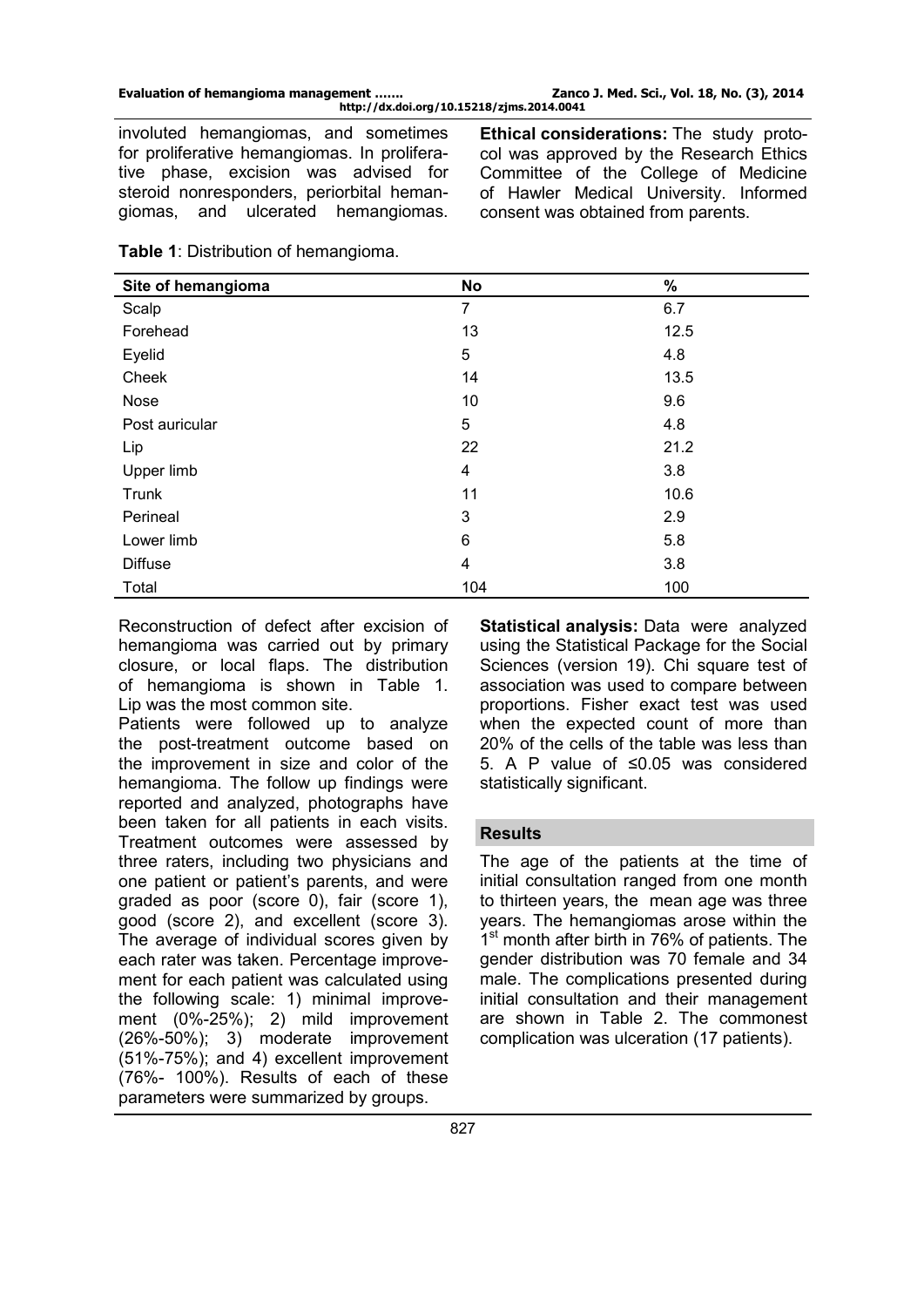| Evaluation of hemangioma management | Zanco J. Med. Sci., Vol. 18, No. (3), 2014 |
|-------------------------------------|--------------------------------------------|
|                                     |                                            |

**http://dx.doi.org/10.15218/zjms.2014.0041**

Surgical excision was carried out for management of hemangiomas in 32 patients (Table 2). The final results of each of the treatment group are summarized in Table 3. Table 3 shows statistically significant difference among the groups regarding improvement in size and color of hemangioma (P <0.01). Surgical treatment was better compared with steroid therapy.

|                        |              | <b>Management</b>  |                  |             |             |                 |                |             |                |             |       |      |         |
|------------------------|--------------|--------------------|------------------|-------------|-------------|-----------------|----------------|-------------|----------------|-------------|-------|------|---------|
| <b>Complications</b>   |              | <b>Observation</b> | Local<br>steroid |             | steroid     | <b>Systemic</b> | <b>Surgery</b> |             |                | Combined    | Total |      |         |
|                        | No           | %                  | No               | %           | No          | $\%$            | No             | %           | No             | $\%$        | No    | $\%$ | p value |
| No Comp.               | 29           | 28                 | 4                | 3.8         | 15          | 14.4            | 5              | 4.8         | 2              | 1.9         | 55    | 52.9 |         |
| <b>Ulceration</b>      | $\mathbf 0$  | $\mathbf 0$        | $\overline{2}$   | 1.9         | 5           | 4.8             | 9              | 8.6         | 1              | 0.9         | 17    | 16.4 |         |
| Bleeding               | 0            | 0                  | 0                | 0           | $\mathbf 0$ | 0               | 5              | 4.8         | 0              | $\mathbf 0$ | 5     | 4.8  | 0.003   |
| Obstruction            | 0            | $\mathbf 0$        | 4                | 3.8         | 5           | 4.8             | 4              | 3.8         | $\overline{2}$ | 1.9         | 15    | 14.4 |         |
| Infection              | $\mathbf{1}$ | 0.9                | 0                | $\mathbf 0$ | $\mathbf 0$ | $\mathbf 0$     | $\mathbf 0$    | $\mathbf 0$ | $\mathbf 0$    | $\mathbf 0$ | 1     | 0.9  |         |
| Fibrofatty<br>residium | 2            | 1.9                | 0                | 0           | 0           | $\mathbf 0$     | 9              | 8.6         | 0              | 0           | 11    | 10.6 |         |
| Total                  | 32           | 30.8               | 10               | 9.6         | 25          | 24              | 32             | 30.8        | 5              | 4.8         | 104   | 100  |         |

| Table 2: The complications during initial consultation. |  |  |
|---------------------------------------------------------|--|--|
|---------------------------------------------------------|--|--|

**Table 3**: The percentage of improvement of hemangioma.

| <b>Management</b>   | <b>Minimal</b><br>improvement<br>(up to $25\%$ ) |             | Mild<br>improvement<br>$(26\% - 50\%)$ |      | <b>Moderate</b><br>improvement<br>$(51\% - 75\%)$ |      | <b>Excellent</b><br>improvement<br>$(76\% - 100\%)$ |      | Total |      | p value |
|---------------------|--------------------------------------------------|-------------|----------------------------------------|------|---------------------------------------------------|------|-----------------------------------------------------|------|-------|------|---------|
|                     | No                                               | %           | No                                     | %    | No                                                | %    | No                                                  | $\%$ | No    | %    |         |
| Observation         | $\overline{7}$                                   | 6.8         | 18                                     | 17.3 | 5                                                 | 4.8  | $\overline{2}$                                      | 1.9  | 32    | 30.8 |         |
| Local steroid       | 1                                                | 0.9         | 3                                      | 2.9  | 5                                                 | 4.8  | 1                                                   | 0.9  | 10    | 9.6  |         |
| Systemic<br>steroid | 3                                                | 2.8         | $\overline{7}$                         | 6.7  | 14                                                | 13.4 | $\overline{2}$                                      | 1.9  | 26    | 25   | 0.004   |
| Surgery             | 0                                                | $\mathbf 0$ | 3                                      | 2.9  | 17                                                | 16.3 | 11                                                  | 10.6 | 31    | 29.8 |         |
| Combined            | $\pmb{0}$                                        | $\mathbf 0$ | 1                                      | 0.9  | 1                                                 | 0.9  | 3                                                   | 2.8  | 5     | 4.8  |         |
| Total               | 11                                               | 10.5        | 32                                     | 30.7 | 42                                                | 40.4 | 19                                                  | 18.3 | 104   | 100  |         |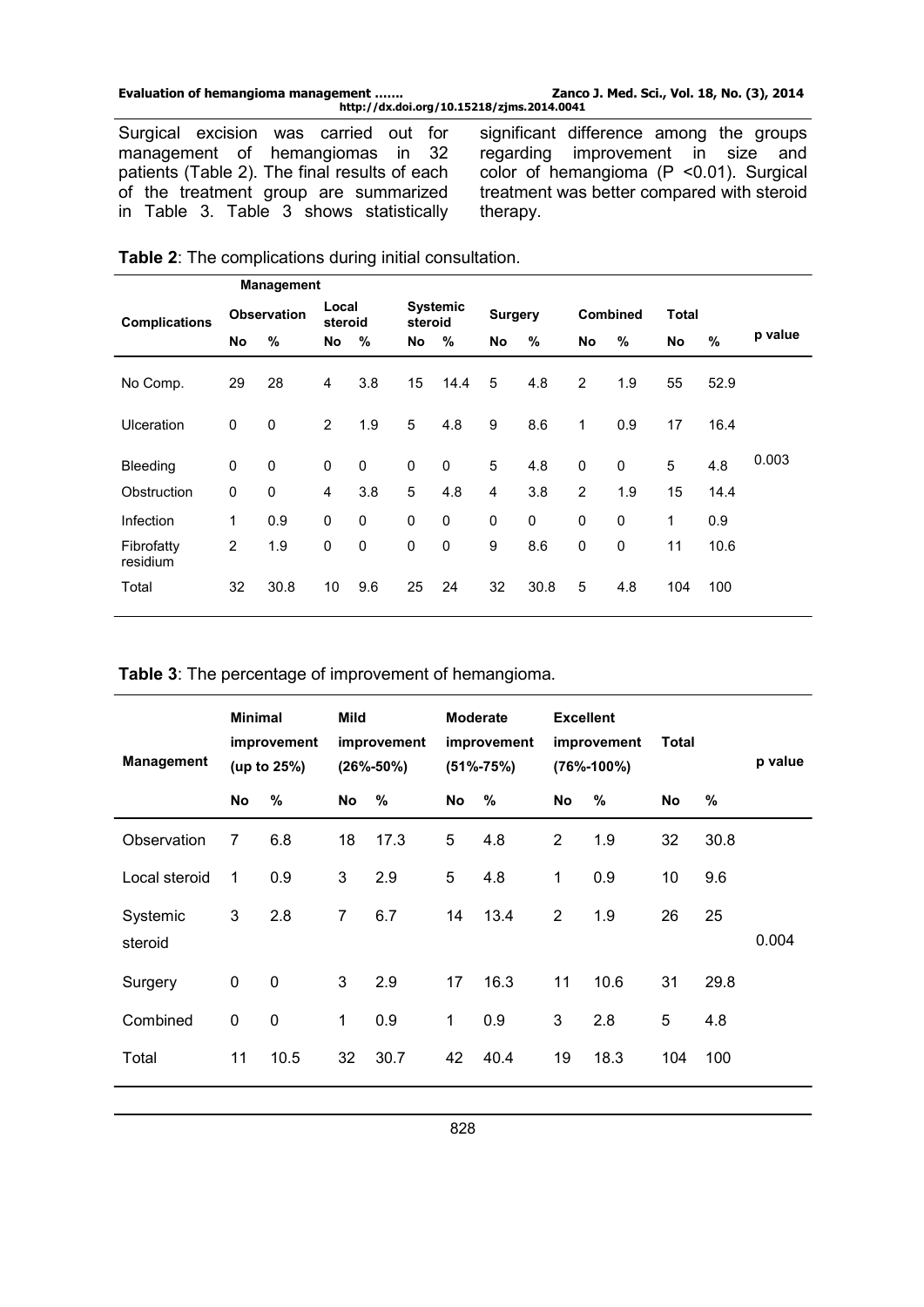| Evaluation of hemangioma management       | Zanco J. Med. Sci., Vol. 18, No. (3), 2014 |
|-------------------------------------------|--------------------------------------------|
| http://dx.doi.org/10.15218/zjms.2014.0041 |                                            |

## **Discussion**

Hemangiomas are a group of pediatric vascular tumors usually appearing soon after birth in 60%-70% of patients.<sup>12</sup> This was evident in the present study also, as the hemangiomas arose within the  $1<sup>st</sup>$  month after birth in 76% of patients. The ratio of female to male in our group of patients was 2:1, which was similar to the ratio generally reported in the literature of  $2-5:1.^{10,12,13}$ The management of hemangiomas has been a subject of intense controversy for many decades. They are remarkably heterogeneous regarding size, location, and rate of growth and involution. Despite the benign and trivial nature of most hemangiomas, a significant minority cause functional compromise or permanent disfigurement. They are also notoriously

unpredictable early in infancy because some barely grow whereas others blossom forth into huge tumors.<sup>14,15</sup> We therefore undertook a review of our patients to evaluate the treatment outcomes following various managements of hemangiomas, remembering that the comparison of ways of treatment is significant when all variables are fixed (size, site, age). Our study revealed a favorable outcome after steroid therapy regarding to reduction in size of tumor, and improvement in color. The age of the patients in this group ranged from three months to one and half year. Thus, steroids form the mainstay of treatment of hemangiomas during the proliferative phase,<sup>9</sup> with intralesional therapy for localized and periorbital hemangiomas $16,17$ and systemic therapy for large and diffusel hemangiomas<sup>17,18</sup> (Figure 1 and 2).



**Figure 1**: a- Pretreatment photograph of 8 month infant with hemangioma at the columalla causing obstruction of right nostril, b- same patient after three injections of Triamcinolone acetonide showing moderate improvement with release of the obstruction, c- moderate improvement in oblique view.



**Figure 2**: a- Pretreatment photograph of 6 month infant with hemangioma at the left suborbital area causing complete obstruction of vision, b- same patient after one month of oral steroid showing mild improvement, c- moderate improvement after eight months.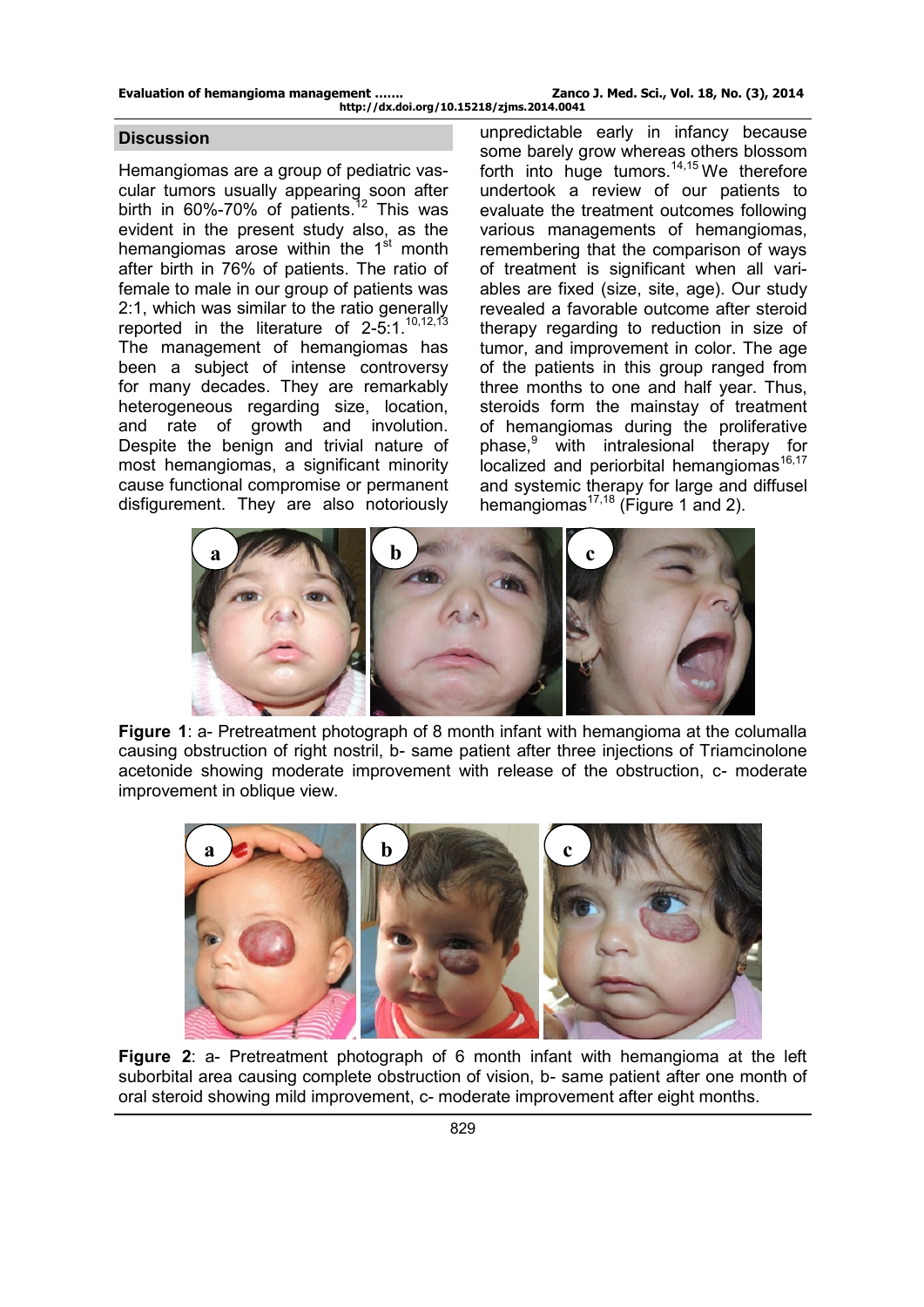| Evaluation of hemangioma management       | Zanco J. Med. Sci., Vol. 18, No. (3), 2014 |
|-------------------------------------------|--------------------------------------------|
| http://dx.doi.org/10.15218/zjms.2014.0041 |                                            |

Surgical excision was carried out for the management of hemangiomas during the involutive phase and resulted in improved outcomes. Surgical excision plays an important role for management of hemangiomas causing functional problems, psychologic distress, and resection of fibrofatty tissue. In retrospective studies of the management of hemangiomas done by Achauer et al<sup>14</sup> and Demiri et al<sup>19</sup>, excisional surgery and reconstruction produced excellent results. Thus, surgery can provide active treatment with excellent results and minimal morbidity (Figure 3).

Combined modality approach for the management of significantly large hemangiomas also resulted in an improved outcome in a majority of patients (80% moderate to excellent improvement), with steroids and surgical excision (Figure 4). Studies by Achauer et al,<sup>14</sup> Demiri et al<sup>19</sup> and Kane et al, $^{20}$  also showed improved outcome with combined treatment approach. Thus, significantly large and problematic hemangiomas can be managed with a combination of medical and surgical treatment modalities.



**Figure 3**: a- Pretreatment photograph of 2 year child with forehead hemangioma, b- complete surgical excision, c- primary wound closure with excellent improvement.



**Figure 4**: a- Pretreatment photograph of 4 year child with cheek hemangioma which failed to respond to steroid with history of bleeding, b- Marking for surgical excision c & d- complete hemangioma excision and primary wound closure with excellent improvement and intact facial nerve.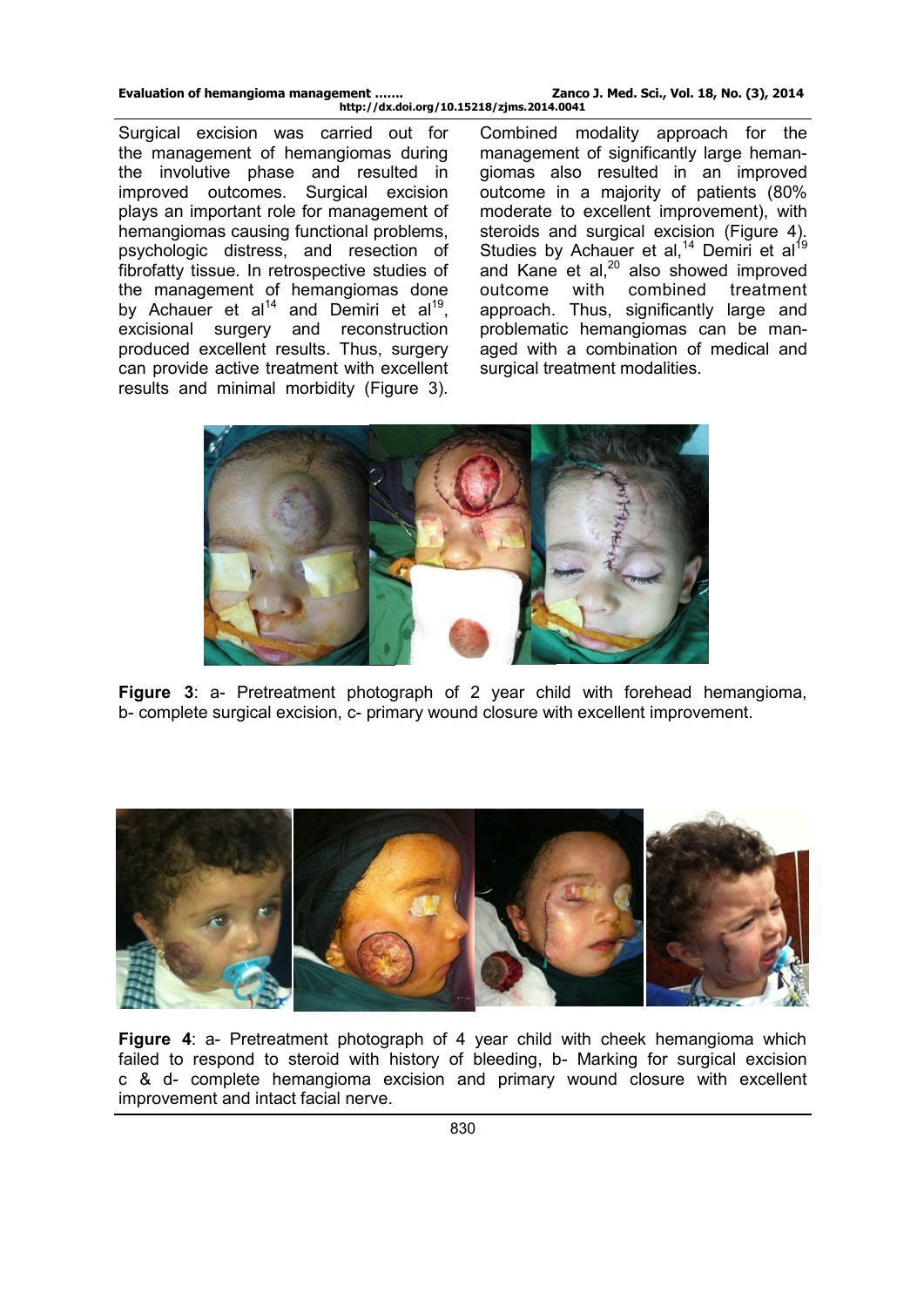| Evaluation of hemangioma management       | Zanco J. Med. Sci., Vol. 18, No. (3), 2014 |
|-------------------------------------------|--------------------------------------------|
| http://dx.doi.org/10.15218/zjms.2014.0041 |                                            |

The present study demonstrated a large non-treatment rate of complications at initial consultation of 47% (49 patients), which can be attributed to the fact that these patients seek treatment after complications had developed. However, this large rate warrants the need for awareness through community based camps and other measures regarding the need for intervention. Fibrofatty masses of tissue were observed in 11 patients (10.5%). This concluded the observation that hemangiomas, if allowed to involute, leave excess fibrofatty skin residium.<sup>8,21</sup> Obstruction of orifices was present in 15 patients (14%), ulceration in 17 patients (16%), bleeding in 5 patients(4.8%) and infection occurred in one patient (0.9%). Thus, it can be concluded that obstruction and ulceration are the most common indications for management of hemangiomas during the proliferative phase. $9,21$  Comparison of treatment outcomes between treatment groups revealed that there was significant difference in outcome among various treatment groups. This can be explained on the basis that surgical excision and combined approach eliminated hemangioma more completely. In the present study we emphasize that an early diagnosis and active intervention is important, because these lesions initially presenting as a macular rash can grow rapidly to cause functional compromise, and if left untreated they leave a residue resulting in an esthetic compromise.

## **Conclusion**

A favorable outcome can be achieved following appropriate intervention during all stages of development of hemangioma.

## **Conflicts of interest**

The authors report no conflicts of interest.

## **References**

- 1. Mulliken B, Fishman J, Burrows E. Vascular anomalies. Curr Pro Surg 2000; 37:517.
- 2. Chamlin L. Multicenter prospective study of ulcerated hemangiomas. J Pediatrics 2007; 114:684-9.
- 3. Kleiman A, Keats C, Chan G, Khan A. Evolutionof hemangioma endothelium. Exp Mol Pathol 2012; 93:264-72.<br>4 Bischoff
- Bischoff J. Progenitor cells in infantile hemangioma. J Cranio- fac Surg 2009; 20 (Suppl1):695-7.
- 5. Tollefson M, Frieden J. Early growth of infantile hemangiomas: what parents' photographs tell us. J Pediatrics 2012; 130:314-20.
- 6. Finn C, Glowacki J, Mulliken B. Congenital vascular lesions: clinical application of a new classification. J Pediatr Surg1983; 18:894-900.
- 7. Dieterich A, Cohen A, Liggett J. Behavioral adjustment and self concept of young children with hemangiomas. Pediatr Dermatol 1992; 9:241-5.0
- 8. Williams F, Hochman M, Rodgers J, Brockbank D, Shannon L, Lam M. A psychological profile of children and families afflicted with hemangiomas. Arch Facial Plast Surg 2003; 5:229-34.
- 9. Williams F, Stanislaw P, Dupree M, Mourtizkos K, Mihm M, Shannon L. Hemangiomas in infants and children: an algorithm for intervention. Arch Facial Plast Surg 2000; 2:103-11.
- 10. Aaron Fay, John Nguyen, Milton Waner. Conceptual Approach to the Management of Infantile Hemangiomas. J Pediatr 2010; 157 (6):881-8.
- 11. Eivazi B, Cremer H, Mangold C, Teymoortash A, Wiegand S, Werner J. Hemangiomas of the nasal tip: An approach to a therapeutic challenge. Int J Pediatr Otorhinolaryngol 2011; 75:368-75.
- 12. Mulliken B, Glowacki J. Hemangiomas and vascular malformations in infants and children: a classification based on endothelial characteristics. Plast Reconstr Surg 1982; 69:412-20.
- 13. Enjolras O, Gelbert F. Superficial hemangiomas: associations and management. Pediatr Dermatol 1997; 14:173-9.
- 14. Achauer M, Chang J, Vander M. Management of hemangioma of infancy: review of 245 patients. Plast Reconstr Surg 1997; 99:1301-8.
- 15. Mcheika N, Renauld V, Duportb G, Vergnesc P, Levarda G. Surgical treatment of haemangioma in infants. Br J Plast Surg 2005; 58:1067-72.
- 16. Jalil S, Akhtar J, Ahmed S. Corticosteroids therapy in the management of infantile cutaneous hemangiomas. J Coll Physicians Surg Pak 2006; 16:662-5.
- 17. Pope E, Krafchik R, Macarthur C. Oral versus high-dose pulse corticosteroids for problematic infantile hemangiomas: a randomized, controlled trial. J Pediatrics 2007; 119:1239-47.
- 18. Bennett L, Fleischer B, Chamlin L, Frieden J. Oral corticosteroid use is effective for cutaneous hemangiomas. An evidence based evaluation. Arch Dermatol 2001; 137:1208-13.
- 19. Demiri C, Pelissies P, Genin T, Tsakoniatis N, Martin D, Baudet J. Treatment of facial haemangiomas: the present status of surgery. Br J Plast Surg 2001; 54:665-74.